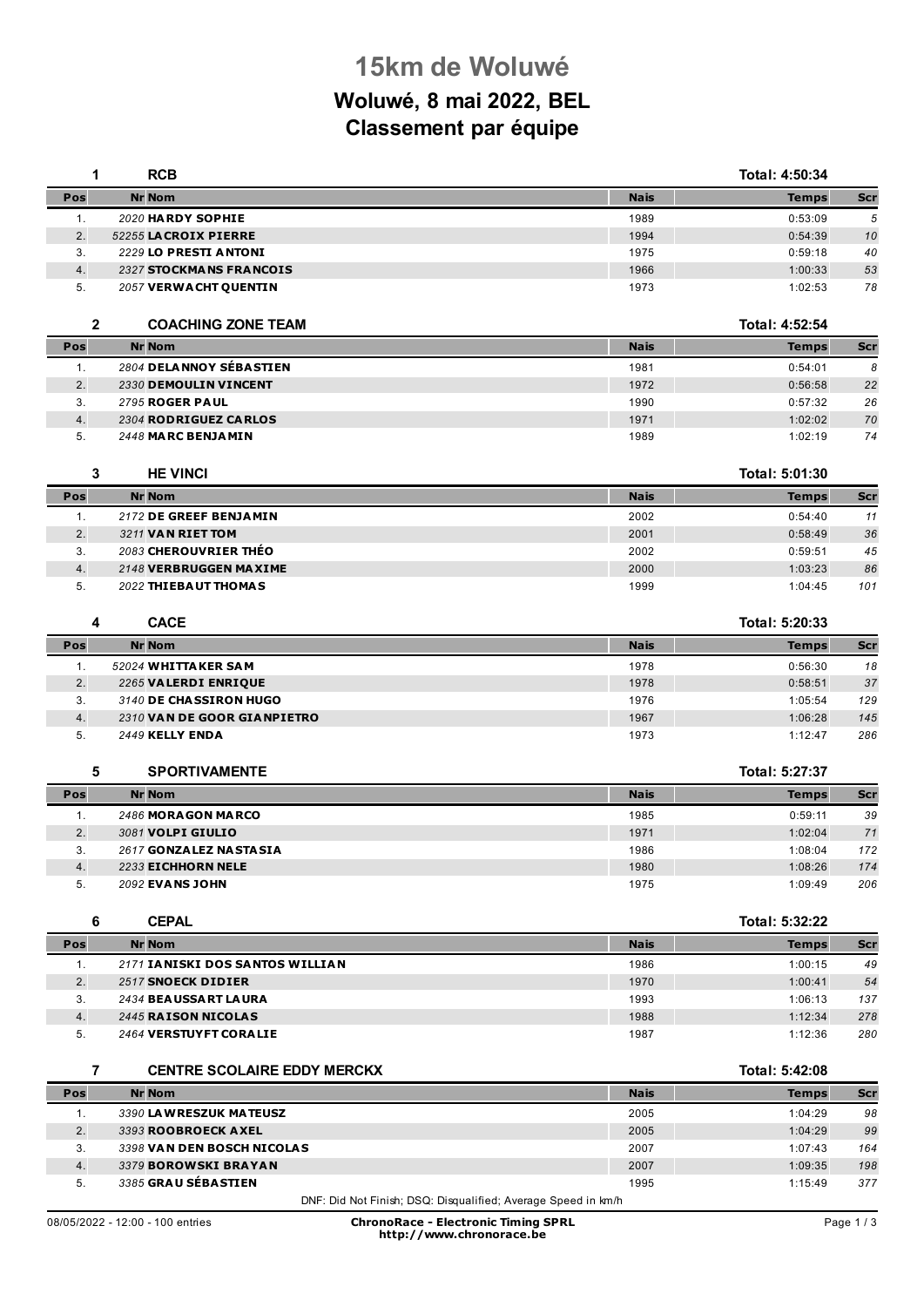## **15km de Woluwé Woluwé, 8 mai 2022, BEL Classement par équipe**

| 8        | <b>RCBT</b>                                   |             | Total: 5:43:44 |                   |
|----------|-----------------------------------------------|-------------|----------------|-------------------|
| Pos      | <b>Nr Nom</b>                                 | <b>Nais</b> | <b>Temps</b>   | Scr               |
| 1.       | 2998 THIRIFAYS FRANCOIS                       | 1994        | 0:52:43        | $\overline{c}$    |
| 2.       | 1445 FRENNET PHILIPPE                         | 1982        | 1:03:39        | 90                |
| 3.       | 3088 REMY SEBASTIEN                           | 1972        | 1:11:57        | 262               |
| 4.       | 2534 VANDENHOUWEELE PASCAL                    | 1975        | 1:15:05        | 352               |
| 5.       | 2699 TESIC TATJANA                            | 1984        | 1:20:17        | 533               |
| 9        | <b>COACHING ZONE</b>                          |             | Total: 5:45:46 |                   |
| Pos      | <b>Nr Nom</b>                                 | <b>Nais</b> | <b>Temps</b>   | <b>Scr</b>        |
| 1.       | 3041 JADOUL ALEXANDRE                         | 1993        | 0:57:31        | 25                |
| 2.       | 3346 DE VAUCLEROY THOMAS                      | 2002        | 1:05:20        | 112               |
| 3.       | 2912 JOUNDY OTHMAN                            | 1976        | 1:09:52        | 207               |
| 4.       | 2183 DUARTE PATRICK                           | 1977        | 1:11:40        | 252               |
| 5.       | 3011 PENASSE JEAN                             | 1961        | 1:21:21        | 578               |
| 10       | <b>JOGGANS</b>                                |             | Total: 5:48:28 |                   |
| Pos      | <b>Nr Nom</b>                                 | <b>Nais</b> | <b>Temps</b>   | <b>Scr</b>        |
| 1.       | 6233 PETIAUX GAELLE                           | 1993        | 1:02:57        | 79                |
| 2.       | 3220 PRIST CHRISTIAN                          | 1971        | 1:08:27        | 175               |
| 3.       | 2722 KREMER RAPHAËL                           | 1974        | 1:11:14        | 240               |
| 4.       | 2333 ROBERT CYRIL                             | 1974        | 1:12:53        | 287               |
| 5.       | 2805 FOURDIN STEPHANE                         | 1985        | 1:12:55        | 288               |
|          |                                               |             |                |                   |
| 11       | <b>SACRÉ COEUR DE LINDTHOUT - PARENTS</b>     |             | Total: 5:48:37 |                   |
| Pos      | <b>Nr Nom</b>                                 | <b>Nais</b> | <b>Temps</b>   | <b>Scr</b>        |
| 1.       | 2411 VANVEERDEGHEM PIERRE                     | 2004        | 1:05:04        | 108               |
| 2.       | 2402 BOURGEOIS JULIEN                         | 1977        | 1:09:05        | 185               |
| 3.       | 2405 RIBONI MARCO                             | 1982        | 1:10:07        | 212               |
| 4.       | 2404 PAYOT CHRISTOPHE                         | 1977        | 1:11:55        | 260               |
| 5.       | 2406 SANASI LUDOVICO IVAN                     | 1993        | 1:12:24        | 271               |
| 12       | <b>USBW</b>                                   |             | Total: 5:51:43 |                   |
| Pos      | <b>Nr Nom</b>                                 | <b>Nais</b> | <b>Temps</b>   | Scr               |
| 1.       | 2806 INGELREST BENJAMIN                       | 1987        | 0:59:24        | 41                |
| 2.       | <b>2704 BAVAY KEVIN</b>                       | 1992        | 1:00:00        | 46                |
| 3.       | 2661 VAN TUIJCOM BENJAMIN                     | 1990        | 1:01:08        | 61                |
| 4.       | 2230 FRANTZEN JOEL                            | 1967        | 1:10:31        | 223               |
| 5.       | 2468 DE WILDE JEAN-PHILIPPE                   | 1966        | 1:40:38        | 1276              |
| 13       | <b>KURISTO</b>                                |             | Total: 6:25:16 |                   |
| Pos      | <b>Nr Nom</b>                                 | <b>Nais</b> | <b>Temps</b>   | <b>Scr</b>        |
| 1.       | 2830 FROMONT QUENTIN                          | 1991        | 1:03:29        | 88                |
| 2.       | 2412 DELVAUX OLIVIER                          | 1966        | 1:19:31        | 504               |
| 3.       | 2858 GILLET CHRISTIAN                         | 1964        | 1:20:28        | 542               |
|          |                                               | 1981        | 1:20:30        | 543               |
|          | 2737 BAIX CORINNE                             |             |                |                   |
| 4.<br>5. | 3249 LATERRE EMMANUELLE                       | 1966        | 1:21:16        |                   |
| 14       | <b>JCPMF - ROYAL WHITE STAR ATHLETIC CLUB</b> |             | Total: 6:40:24 |                   |
| Pos      | <b>Nr Nom</b>                                 | <b>Nais</b> | <b>Temps</b>   |                   |
| 1.       | 52071 AFSAR DANIEL                            | 1987        | 1:16:58        | 573<br>Scr<br>415 |
| 2.       | 3256 LEROY CAMILLE                            | 1973        | 1:19:57        | 516               |
| 3.       | 3235 CUETO JUNCO A LESSA NDRO                 | 1997        | 1:20:10        | 527               |
| 4.       | 2862 RICHE STÉPHANE                           | 1983        | 1:20:49        | 552               |